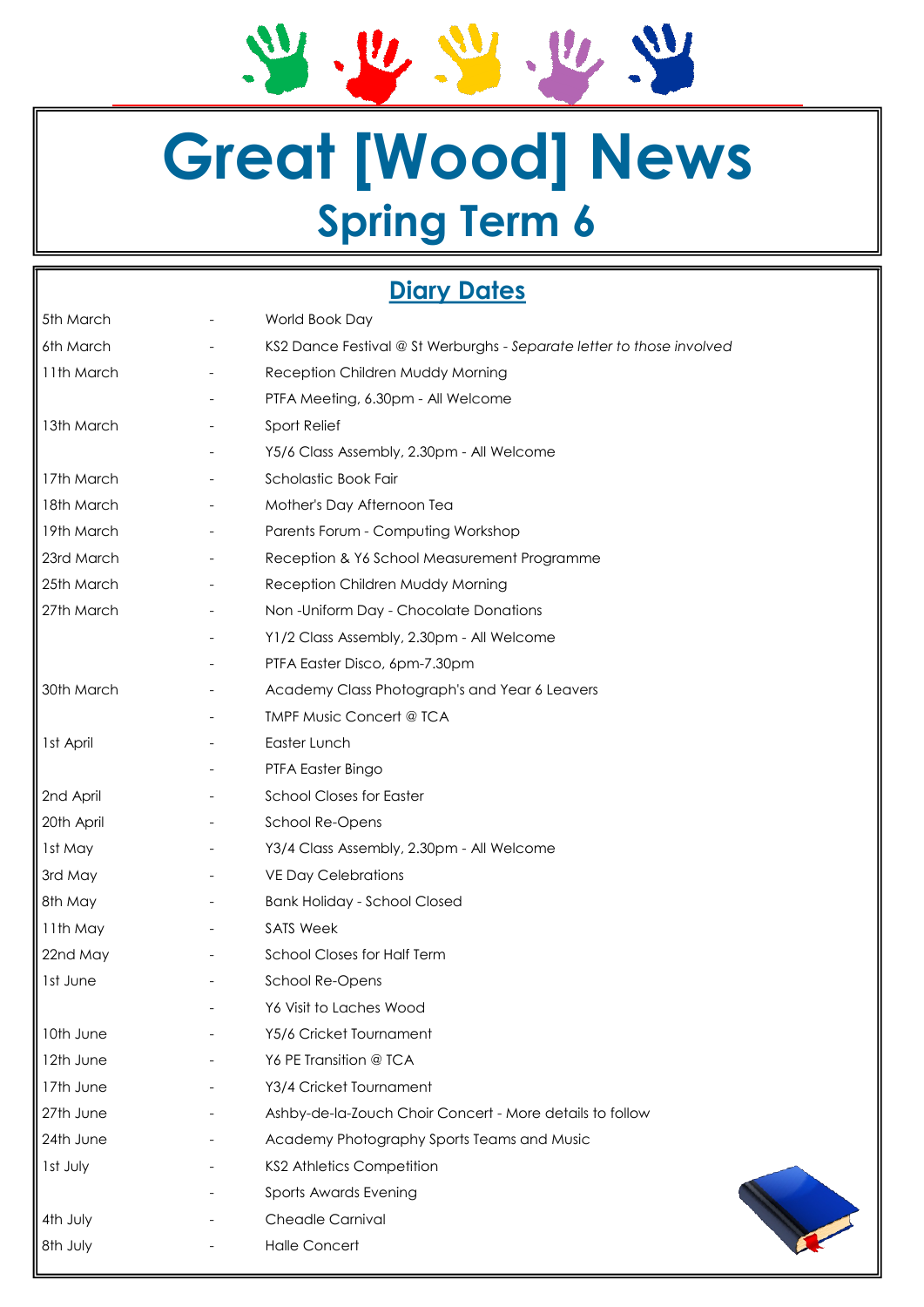

Welcome back we hope you all had a lovely half term holiday!

We have lots to look forward to during the second half of the spring term, with World Book Day, Sport Relief and our famous Easter Bingo!



### **Healthy Lunches**

We would like to remind parents that Great Wood is a healthy eating school. If your child brings a packed lunch to school, please can you ensure that it is as healthy as possible. *"Eat better, feel better" Change4life.*

#### **Weather**

Keep an eye out for any potential snow problems. In the unlikely event that we do have to close, we will endeavour to contact parents as early as possible via text messages and a message will be posted on the school website www.tmpf.staffs.sch.uk





 $V$ 

**DAY** MARCH 2019 **PTFA Meeting**

Our next PTFA meeting will be held on, Wednesday 11th March at 6.30pm. Please come and join us and help organise our upcoming events.

## **World Book Day**

Thursday 5th March is World Book Day. All our children will be asked to dress as their favourite character from their favourite book. Whether its Little Red Riding Hood, Harry Potter or the Wimpy Kid, pick the **BOOK** character that you would most like to be and come dressed as them for the day.

Each child will receive a National Book token to use against the purchase of any book costing over £2.99 at participating book shops, or clubs.

### **Reception Muddy Mornings**

This half term, reception children will once again be taking part in Muddy Mornings! These will be on:

- Wed 11th March
- Wed 25th March

Please can children come to school wearing their muddy morning clothes on these days, (warm, outdoor clothes and shoes). They will then change to PE kits for the afternoon. No uniform required. Thank you.





### **Y3/4 Swimming**

Year 3/4 Swimming will continue, the last session on Tuesday 31st March.

*Thursday 5th March World Book Day* 

Children can enjoy a Full All Day Breakfast Lunch

Followed by Queen of Hearts Jam Tarts Or Oatie Cookie

*£2.30 for children in Years 3-6*

### **Bugs!**

We have a couple of bugs going around school at the moment, to help stop these spreading please can you refrain from sending your child back to  $\odot$  to school until 48hours after any episode of sickness. Thank you for your help.

## **Scholastic Book Fair**

On Thursday 17th March we will be holding our Book Fair. The Book Fair will be open before and after school. The Book Fair brings a wide selection of books suitable for all of the year groups, from Reception up to Year six. For every £1.00 that we raise at the book sale, school will receive commission, enabling us to extend the school library and reading resources for our children.

Each child will receive a National Book token to use against the purchase of any book costing over £2.99 at our book fair, participating book shops, or clubs.





**Free School Meals**

A reminder that FREE school meals are available for some families, who meet specific criteria. There is no singling out of children in receipt of these meals, they receive a hot meal or sandwiches just the same as any other child because of the systems that we use. The online checking service is a faster way of applying for free school meals that gives you an instant yes or no answer as to your entitlement. The link can be found on the website at www.staffordshire.gov.uk/freeschoolmeals

**Gloves, Hats and Scarves -** Please can we remind you that it is very cold on the playground at the moment, so please can you ensure that your child/children have suitable outdoor clothing. Gloves, hats and scarves are a huge help, in fighting off the cold.



**Page 2 Great [Wood] News Spring Term 6**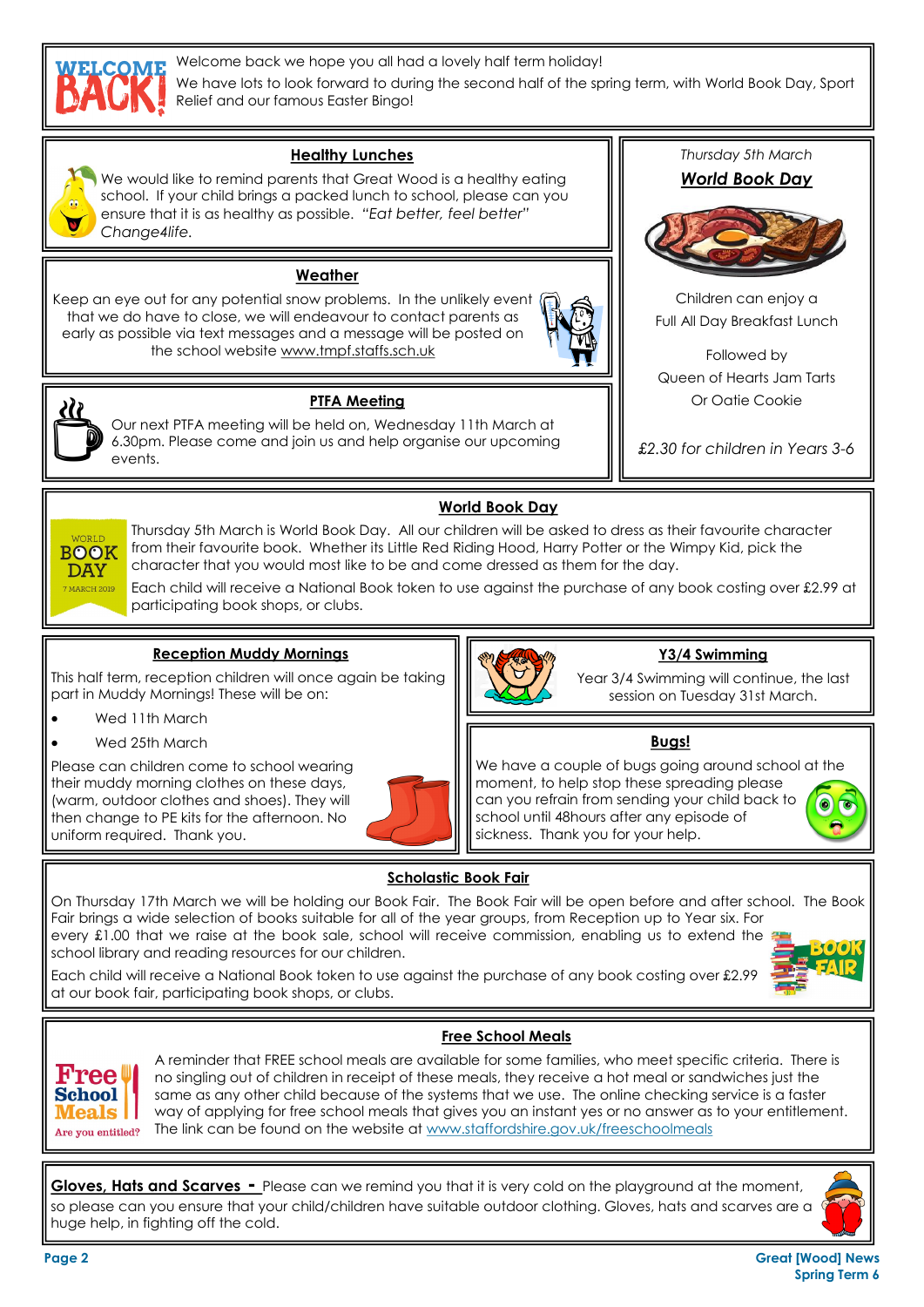#### **Headlice**

We seem to have an extreme case of Head lice in school, which, unfortunately, despite previous requests we are struggling to get under control. Please can we ask all parents to check their child's hair carefully for any 'little visitors' and treat accordingly. Unless everyone checks and treats their child's hair we are going to have an ongoing problem. **Help may also be available if you contact your health visitor or GP.** We really appreciate your help with this, thank you!

#### **Invest For Success!**

Over the past few months we have invested heavily in new learning resources for your children and wanted to share with you the new resources your children are now using. We have improved our reading scheme with new books for the children to read at home and also 'guided' reading books which we use in the classroom. With new phonics books in Key Stage 1, we have spent over £2000 in this area.

The children have also used a new Maths scheme from September. The Busy Ants maths programme has improved the diversity of the maths that the children learn. Again, an expensive resource at over £1000, we believe the children deserve the best and are enjoying undertaking an exciting varied maths curriculum.

In 2020, technology is a fundamental part of our lives. We teach computing as part of our curriculum including e-safety and as such need the latest devices to facilitate this teaching. So, we have invested over £7000 in new laptops for the children to use and touchscreens for the classrooms.

Great Wood Primary School

# **AFTERNOON TEA**

*Wednesday, March 18th 2020, 2.15pm*

A Selection of Homemade Cakes, Tea and Coffee. A special treat for Mums, Grandmas and carers. Tickets £3 each, on a first come, first served basis. 100 tickets available, for this chilled afternoon. Come and enjoy a treat with friends ( we will take care of the children)! Tickets available from the school office from 6th March. Please come and join us, we would love to see you there.

### **\*Please inform us about any allergies/dietary requirements \***